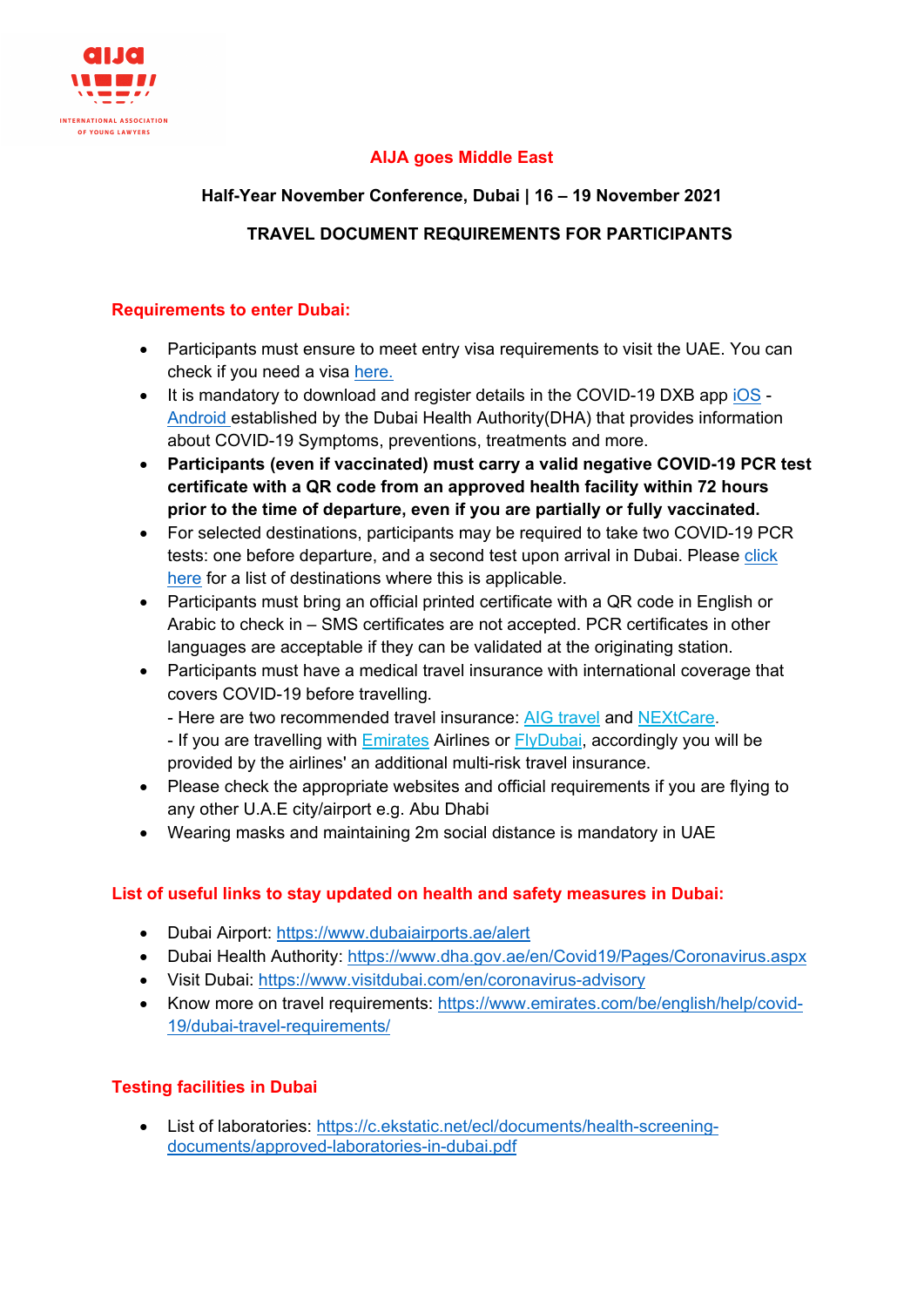

#### **Requirements to enter the AIJA event:**

- Please note that wearing masks is mandatory throughout the hotel space and the AIJA event space including academic sessions where social distancing of 1.5m, in between chairs, will be applied.
- No vaccination or PCR test checks will be performed upon arrival at the conference.
- Masks may certainly be removed during 'catering' moments (coffee breaks, lunches once seated at the tables, welcome reception, etc)
- Participants must carry their badges at all times

AIJA reserves the right to decline the entrance to participants who do not comply to the above.

### **PCR testing facility prior to return flights**

For delegates who must take a PCR test before taking their flights back home, AIJA has set up a PCR testing facility with **[AshTree Clinic](http://www.ashtree.ae/) which will operate on Friday 19 November** morning directly at the hotel:

- **Date:** 19th Nov 2021
- **Time:** 08:45 11:00
- **Hotel:** Hilton Al Habtoor City
- **Location:** Arfaj meeting room (15 seats)
- **Cost:** The price for the PCR test is AED 295 per person (approx. USD 81 incl. VAT per person) and payment can be done directly on-site by credit card.
- Four nurses and two administrators will be available onsite for processing the tests. No pre-booking is required.
- Delegates will receive the test result through their email address within 12 hours after taking the test.
- Delegates are required to carry their original passport and provide their mobile number and email address when showing up at the venue/clinic for the PCR test.

Know more on Hilton Hotel measure:<https://www.hilton.com/en/p/what-to-expect/>

#### **Specific access conditions to Dubai World EXPO (18/11)**

Entry requirements for visitors ages 18 and above:

- If you are vaccinated You must present proof of at least one dose of any COVID vaccine recognised by any Expo 2020 participating country or the World Health Organisation (WHO).
- If you are unvaccinated You must present a negative PCR test certificate for a test conducted within the last 72 hours. Please take the PCR test at least one day before your visit to Expo as results will take up to 10 hours. You will not be allowed into the site without a negative PCR test result.
- Click here for more information: [https://www.expo2020dubai.com/en/plan-your](https://www.expo2020dubai.com/en/plan-your-visit/covid-19)[visit/covid-19](https://www.expo2020dubai.com/en/plan-your-visit/covid-19)